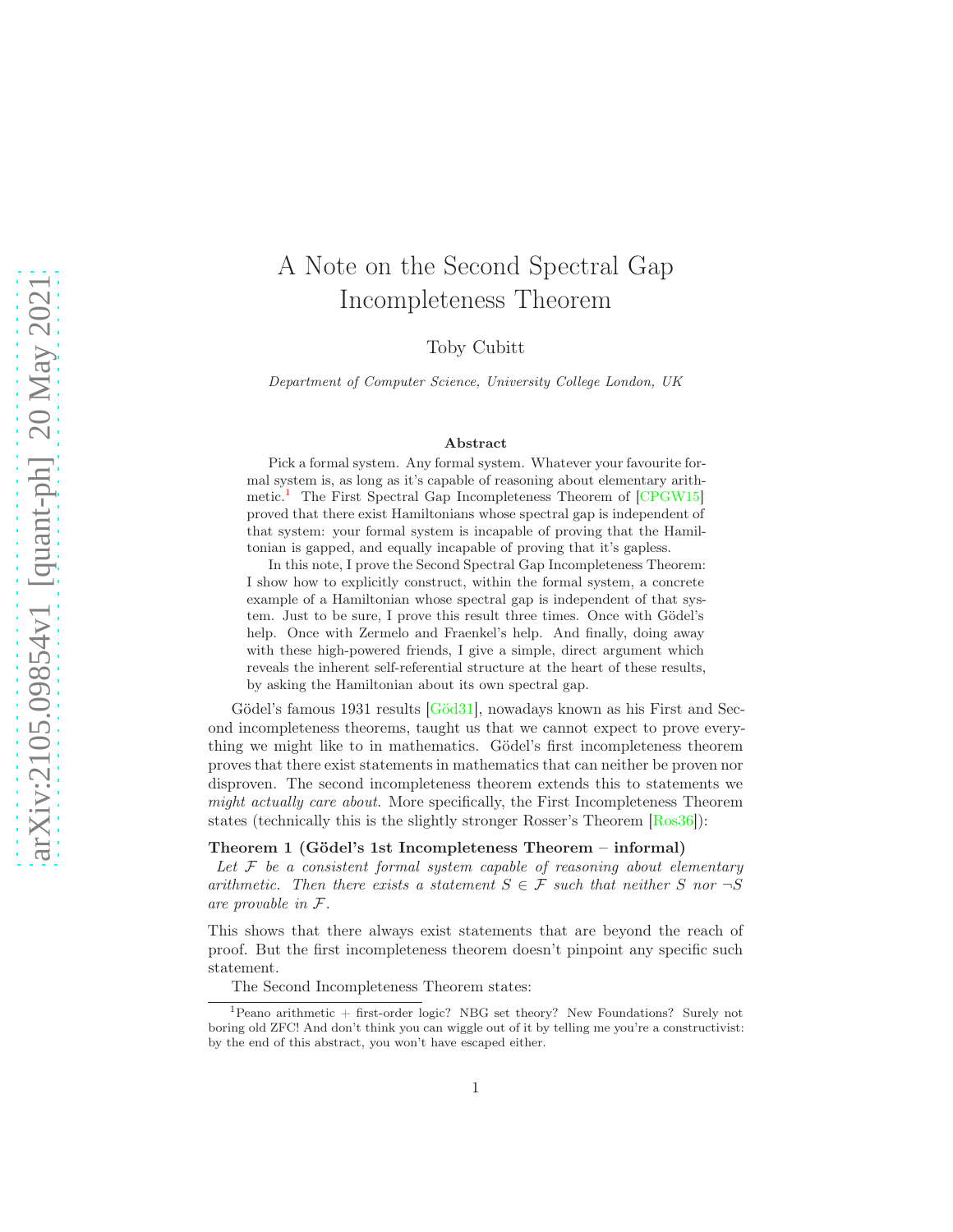#### Theorem 2 (Gödel's 2nd Incompleteness Theorem – informal)

Let  $F$  be a consistent formal system capable of reasoning about elementary arithmetic. Then F cannot prove its own completeness: the statement  $G = \mathscr{F}$ is complete», formalised within  $F$ , cannot be proven in  $F$ .

This proves that a mathematical statement of real significance is beyond the reach of proof. Namely, the statement of the system's own completeness. (We use «. . . » to indicate the formalisation of a colloquial mathematical statement within a formal system, and leave writing these out in full as fun exercises for the reader.)

In  $[CPGW15]$  $[CPGW15]$  $[CPGW15]$ , we showed that the same thing affects<sup>1</sup> certain important questions in physics. Specifically, in [\[CPGW15\]](#page-7-0) we proved that the spectral gap problem is undecidable in 2D or higher. Indeed, in a nod to Rice's theorem [\[Ric53](#page-7-3)], we proved undecidability of any property that distinguishes gapped Hamiltonians with product ground states, from gapless Hamiltonians with algebraicallydecaying connected correlation functions. In  $[Bau+18]$  we strengthened these result to include 1D systems.

More precisely, we considered translationally invariant, nearest-neighbour spin lattice Hamiltonians  $H^{\Lambda(L)} = \sum_{(i,j) \in \mathcal{E}} h^{(i,j)} + \sum_{k \in \Lambda(L)} h_1^{(k)}$  on a lattice  $\Lambda(L)$  of size L, with "gapped" and "gapless" defined as follows:

<span id="page-1-1"></span>**Definition 3 (Gapped)** We say that a family of Hamiltonians  $H^{\Lambda(L)}$ , as described above, is gapped if there is a constant  $\gamma > 0$  and a system size  $L_0$  such that for all  $L > L_0$ ,  $\lambda_0(H^{\Lambda(L)})$  is non-degenerate and  $\Delta(H^{\Lambda(L)}) \geq \gamma$ . In this case, we say that the spectral gap is at least  $\gamma$ .

<span id="page-1-2"></span>**Definition 4 (Gapless)** We say that a family of Hamiltonians  $H^{\Lambda(L)}$ , as described above, is gapless if there is a constant  $c > 0$  such that for all  $\varepsilon > 0$  there is an  $L_0 \in \mathbb{N}$  so that for all  $L > L_0$  any point in  $[\lambda_0(H^{\Lambda(L)}), \lambda_0(H^{\Lambda(L)}) + c]$  is within distance  $\varepsilon$  from spec  $H^{\Lambda(L)}$ .

<span id="page-1-4"></span>Under these mathematically precise definitions of "gapped" and "gapless", we proved the following result for 2D (and higher) systems [\[CPGW15\]](#page-7-0):

Theorem 5 (2D Spectral Gap Undecidability) For any given Turing Machine M and any  $n \in \mathbb{N}$ , we can explicitly construct Hermitian matrices  $h_1(n) \in$  $\mathcal{B}(\mathbb{C}^d)$  and  $h_{row}(n), h_{col}(n) \in \mathcal{B}(\mathbb{C}^d \otimes \mathbb{C}^d)$  with algebraic matrix elements, where d is a fixed numerical constant and  $||h_1(n)||, ||h_{col}(n)||, ||h_{row}(n)|| \leq 1$ , such that:

 $(i)$ . If M halts on input n, then the associated family of nearest-neighbour, translationally invariant, 2D spin lattice Hamiltonians

<span id="page-1-3"></span>
$$
H^{\Lambda(L)}(n) = \sum_{i \in lattice} h_1^{(i)}(n) + \sum_{(i,j) \in Rows} h_{row}^{(i,j)}(n) + \sum_{(i,j) \in Cols} h_{col}^{(i,j)}(n) \tag{1}
$$

is gapped in the strong sense of Definition [3,](#page-1-1) with gap  $\gamma \geq 1$ .

<span id="page-1-0"></span><sup>1</sup> Infects?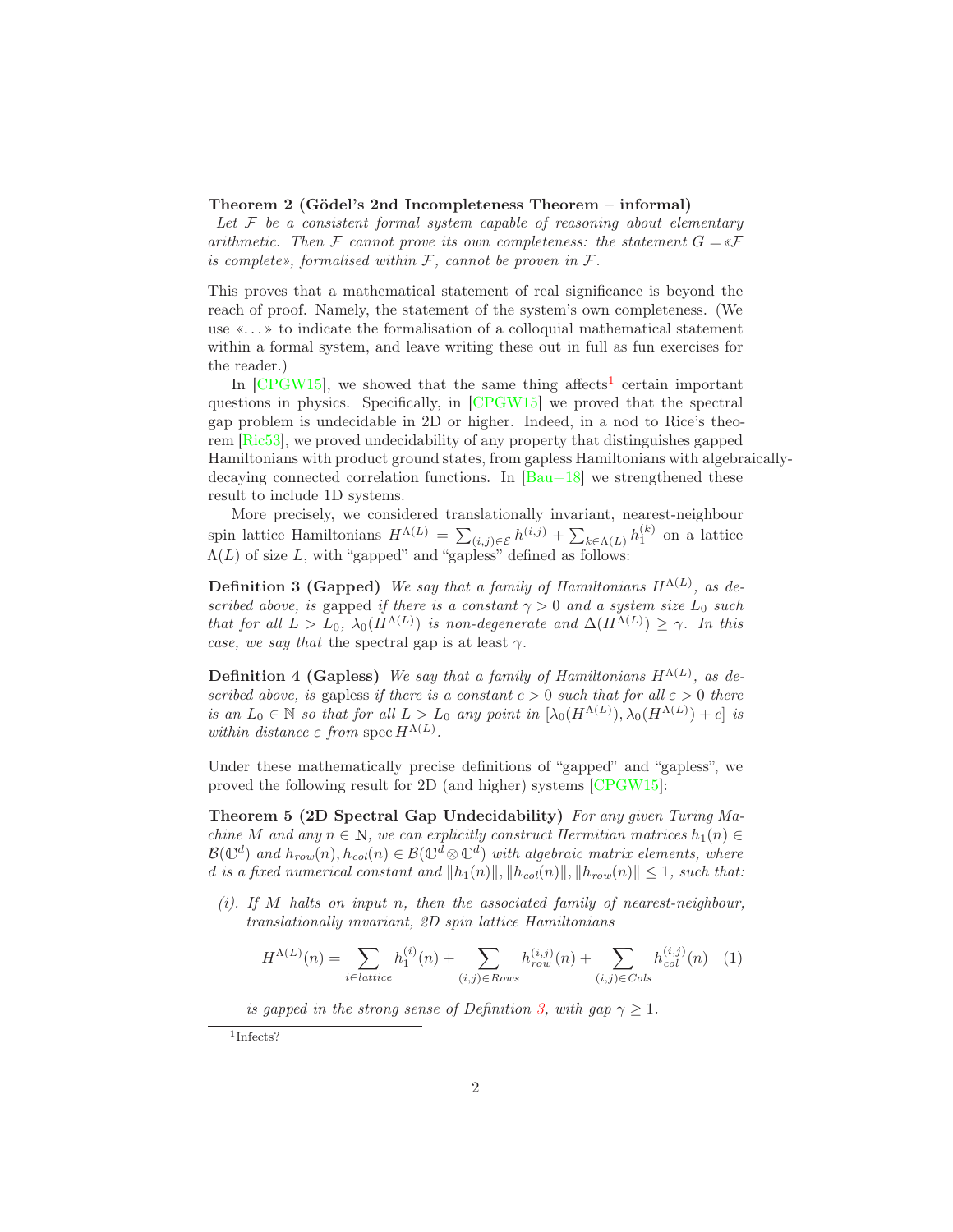(ii). If M does not halt on input n, then  $H^{\Lambda(L)}(n)$  is gapless in the strong sense of Definition [4.](#page-1-2)

<span id="page-2-1"></span>We subsequently strengthened this to the following result for 1D chains  $[Bau+18]$ :

Theorem 6 (1D Spectral Gap Undecidability) For any given Turing Machine M and any  $n \in \mathbb{N}$ , we can explicitly construct Hamiltonians  $h_1(n) \in$  $\mathcal{B}(\mathbb{C}^d)$  and  $h(n) \in \mathcal{B}(\mathbb{C}^d \otimes \mathbb{C}^d)$  with algebraic matrix elements, where d is a fixed numerical constant and  $||h_1(n)||, ||h(n)|| < 1$ , such that:

 $(i)$ . If M halts on input n, then the associated family of nearest-neighbour, translationally invariant, 1D spin chain Hamiltonians

<span id="page-2-0"></span>
$$
H^{\Lambda(L)}(n) = \sum_{1 \le i \le L} h_1^{(i)}(n) + \sum_{0 \le i \le L-1} h^{(i,i+1)}(n) \tag{2}
$$

is gapless in the strong sense of Definition [3.](#page-1-1)

(ii). If M does not halt on input n, then  $H^L(n)$  is gapped in the strong sense of Definition [4,](#page-1-2) with gap  $\gamma \geq 1$ .

Letting  $M$  be a universal Turing Machine in the above results, this immediately implies (algorithmic) undecidability of the spectral gap problem, via the classic result by Turing [\[Tur36\]](#page-7-5) that the Halting problem is undecidable. As explained in [\[CPGW15](#page-7-0)], by standard arguments this result also implies axiomatic independence à la Gödel:

<span id="page-2-2"></span>Corollary 7 (1st spectral gap incompleteness theorem) Let  $\mathcal F$  be a consistent formal system capable of reasoning about elementary arithmetic. Let  $d \in \mathbb{N}$  be a sufficiently large constant. There exists a translationally invariant nearest-neighbour Hamiltonian on a 2D lattice, or on a 1D chain, with local dimension d and algebraic matrix entries, for which neither the presence nor the absence of a spectral gap is provable or disprovable in  $\mathcal{F}.$ 

This is is a spectral-gap analogue of Gödel's First Incompleteness Theorem: it proves existence of a spin lattice Hamiltonian with undecidable spectral gap. But, like the First Incompleteness Theorem, it isn't able to pinpoint any specific Hamiltonian whose spectral gap is undecidable. We noted in [\[CPGW15\]](#page-7-0) that:

"[T]here are particular Hamiltonians within these families for which one can neither prove nor disprove the presence of a gap, or of any other undecidable property. Unfortunately, our methods cannot pinpoint these cases."

The purpose of this note is to point out that our methods can in fact pinpoint concrete cases. We'll prove a spectral-gap analogue of Gödel's Second Incompleteness Theorem: a concrete construction of a particular many-body quantum Hamiltonian whose spectral gap is undecidable.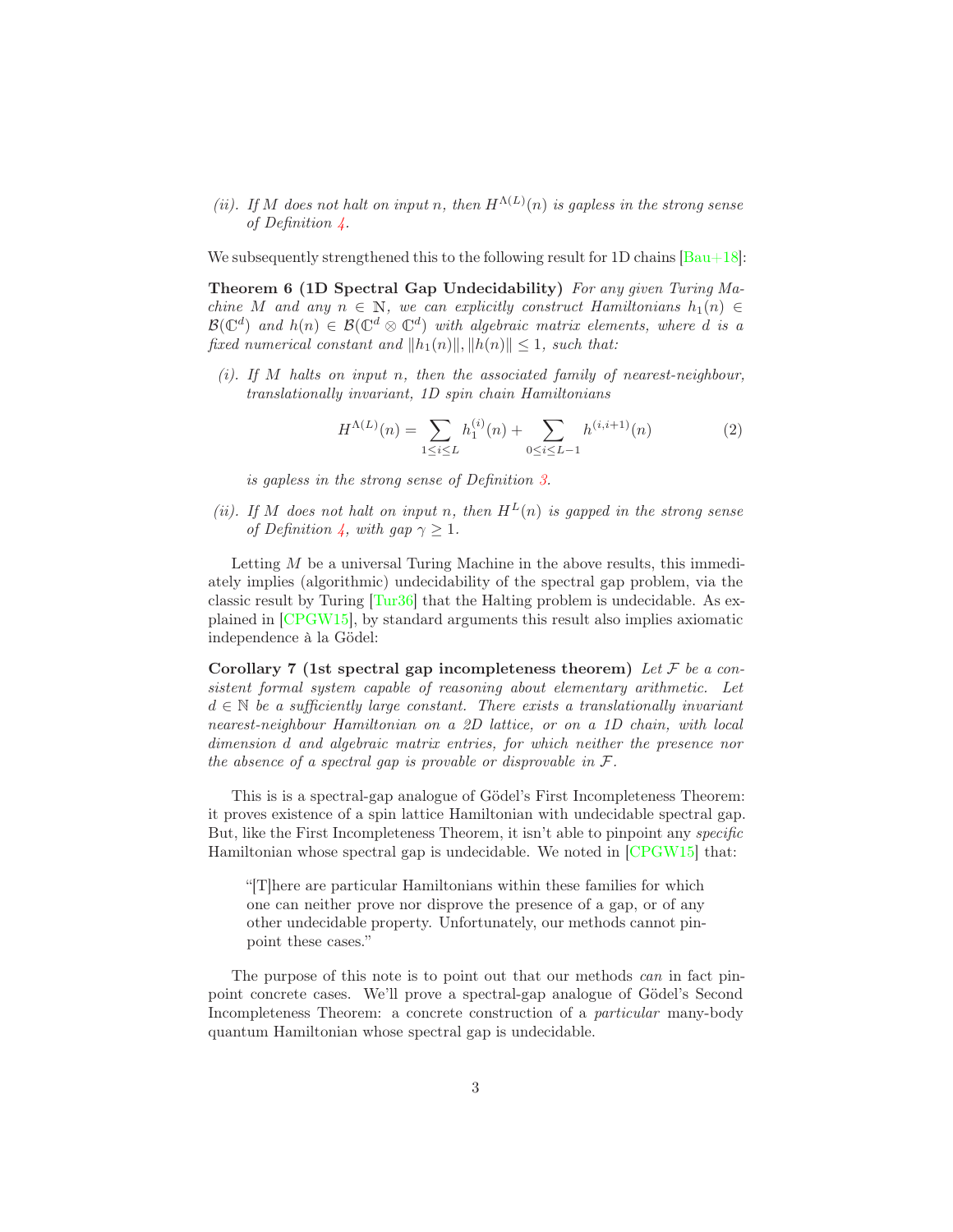I will assume<sup>[1](#page-3-0)</sup> the reader understands (at least at an informal level) what a Turing Machine is, what the Halting Problem is and why it's undecidable, what a formal system is, what it means to "formalise" mathematical statements within the system, and the distinction between proof and truth.<sup>[2](#page-3-1)</sup> If not, one or both of [\[Hof+79\]](#page-7-6) or [\[Obe19\]](#page-7-7) are required background reading. The former inspired everyone whose read it. The latter was the inspiration for this note.

## 1 Second Spectral Gap Incompleteness Theorem

We deliberately formulate the Second Spectral Gap Incompleteness Theorem in a way that mirrors its hitherto more famous forebear:

#### Theorem 8 (2nd Spectral Gap Incompleteness Theorem – informal)

Let  $\mathcal F$  be a consistent formal system capable of reasoning about elementary arithmetic. We can explicitly describe within  $\mathcal F$  a specific, translationally invariant, nearest-neighbour Hamiltonian on a 2D spin-lattice (or 1D spin chain), for which neither the presence nor the absence of a spectral gap is provable or disprovable in F.

<span id="page-3-3"></span>More precisely:

#### Theorem 9 (2nd Spectral Gap Incompleteness Theorem)

For any consistent, recursive formal system  $F$  capable of reasoning about elementary arithmetic, we can explicitly construct within  $\mathcal F$  a fixed set of Hermitian matrices  $h_1 \in \mathcal{B}(\mathbb{C}^d)$  and  $h_{row}, h_{col}, h \in \mathcal{B}(C^d)$  with algebraic matrix elements, where d is a fixed numerical constant and  $||h_1||, ||h_{row}||, ||h_{col}||, ||h|| \leq 1$ , such that:

- (i). The associated family of nearest-neighbour, translationally invariant, 2D spin lattice [\(1\)](#page-1-3) or 1D spin chain Hamiltonians [\(2\)](#page-2-0)  $H^{\Lambda(L)}$  is either gapped in the strong sense of Definition [3](#page-1-1) with gap  $\gamma > 1$ , or gapless in the strong sense of Definition [4.](#page-1-2)
- (ii). The statements  $G = \langle H^{\Lambda(L)} \rangle$  is gapped» and  $C = \langle H^{\Lambda(L)} \rangle$  is gapless», formalised within  $F$ , are independent of  $F$ .

In fact, we'll see three ways to prove this. The first proof is a straightforward consequence of the original undecidability of the spectral gap results of Theorems [5](#page-1-4) and [6.](#page-2-1) The second proof uses recent results by [\[YA16](#page-8-0)] to make the first proof more concrete and compelling. The main point of this note is to observe that there is an elegant, self-contained argument that gives a Second Spectral Gap Undecidability Theorem directly.

## 2 First proof<sup>[3](#page-3-2)</sup>

The first proof makes use of none other than Gödel's Second Incompleteness Theorem itself, to prove a spectral gap analogue.

<sup>1</sup> I.e. have already assumed.

<span id="page-3-0"></span><sup>2</sup>Nothing too deep, then.

<span id="page-3-2"></span><span id="page-3-1"></span><sup>3</sup>Tastefully numbered "2".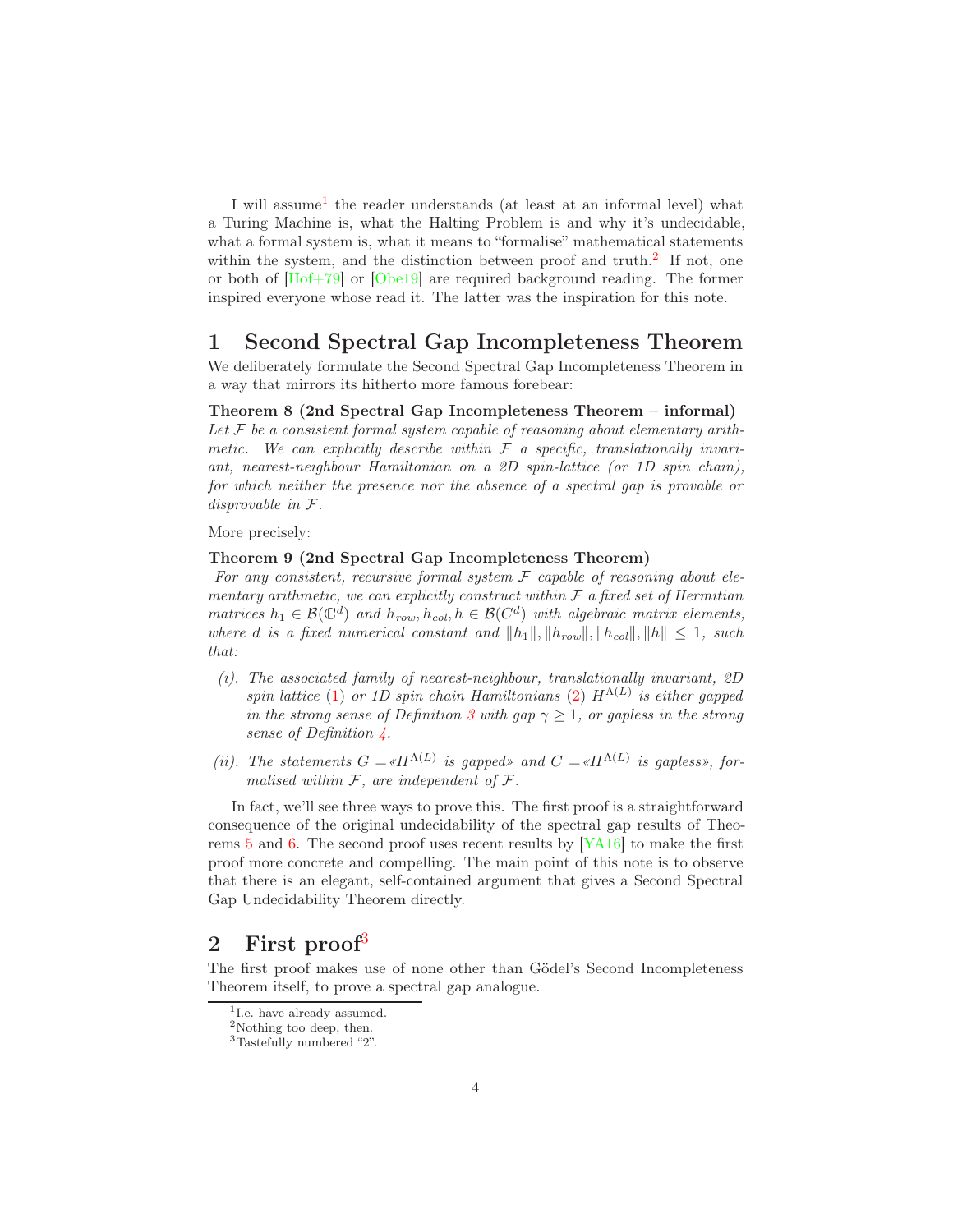**Proof (of Theorem [9\)](#page-3-3)** Let  $\mathcal F$  be any consistent, recursive formal system that is sufficiently powerful to reason about elementary arithmetic. Since  $\mathcal F$  is recursive, we can construct a Turing Machine M that enumerates over all the provable statements in  $\mathcal{F}$ , and halts if it ever finds a contradiction (i.e. if it ever finds both a proof of T and a proof of  $\neg T$ ). In pseudocode:

function M  $S \leftarrow \varnothing$ for all  $x \in$  all strings in lexicographic order do if  $\exists T \in S$  such that  $\neg T \in S$  then halt else if  $x$  is a proof of  $T$  then  $S \leftarrow S \cup \{T\}$ 

M will eventually halt if and only if  $\mathcal F$  is inconsistent (it can prove a contradiction), and will run forever if and only if  $\mathcal F$  is consistent. So deciding whether  $\mathcal F$ halts or not is equivalent to deciding consistency of  $\mathcal F$ . However, by Theorem [2,](#page-0-1) consistency of  $\mathcal F$  is independent of  $\mathcal F$ , so the Halting problem for M must also be independent of  $\mathcal F$ . Thus  $M$  is a *particular* Turing Machine whose Halting Problem is independent of F.

This argument is standard and well-known (see e.g. [\[Obe19\]](#page-7-7)). But the short step from this standard argument to the spectral gap problem is already pro-vided by Theorems [5](#page-1-4) and [6!](#page-2-1) Applying Theorem 5 or Theorem [6](#page-2-1) to  $M$ , we obtain a description of a *specific* spin Hamiltonian  $H$  which is gapped or gapless, respectively, depending on whether M halts or not. (Or more precisely, a description of its local interactions.) Since Halting of  $M$  is independent of  $\mathcal{F}$ , whether H is gapped or gapless is also independent of  $\mathcal{F}$ .

## 3 Second proof

In principle, if you pick your favourite formal system  $\mathcal F$  sufficiently powerful to reason about elementary arithmetic – say ZFC – the above argument will give you back a concrete description of an  $H$  whose spectral gap is independent of that formal system. The procedure for explicitly constructing  $H$  from  $M$  is essentially the content of  $[CPGW15]$  (plus  $[Bau+18]$  for the 1D case). But one still needs to construct M from  $\mathcal{F}$ . It's clear enough that one *could* in principle construct M from any given  $\mathcal F$ . But we haven't done so. You might quibble that this falls somewhat short of our goals. Strictly speaking, it doesn't completely specify a concrete procedure for constructing  $H$ ; it shows how one *could* fill in the gaps and come up with a complete procedure, were one so inclined.

Luckily, other people were so inclined. E.g. [\[YA16](#page-8-0)] recently gave an explicit construction of a concrete, 7910-state Turing Machine that implements M for ZFC. Plugging their Turing Machine into  $[CPGW15; Bau+18]$  $[CPGW15; Bau+18]$  $[CPGW15; Bau+18]$  then gives a complete procedure for constructing a specific H whose spectral gap is independent of ZFC.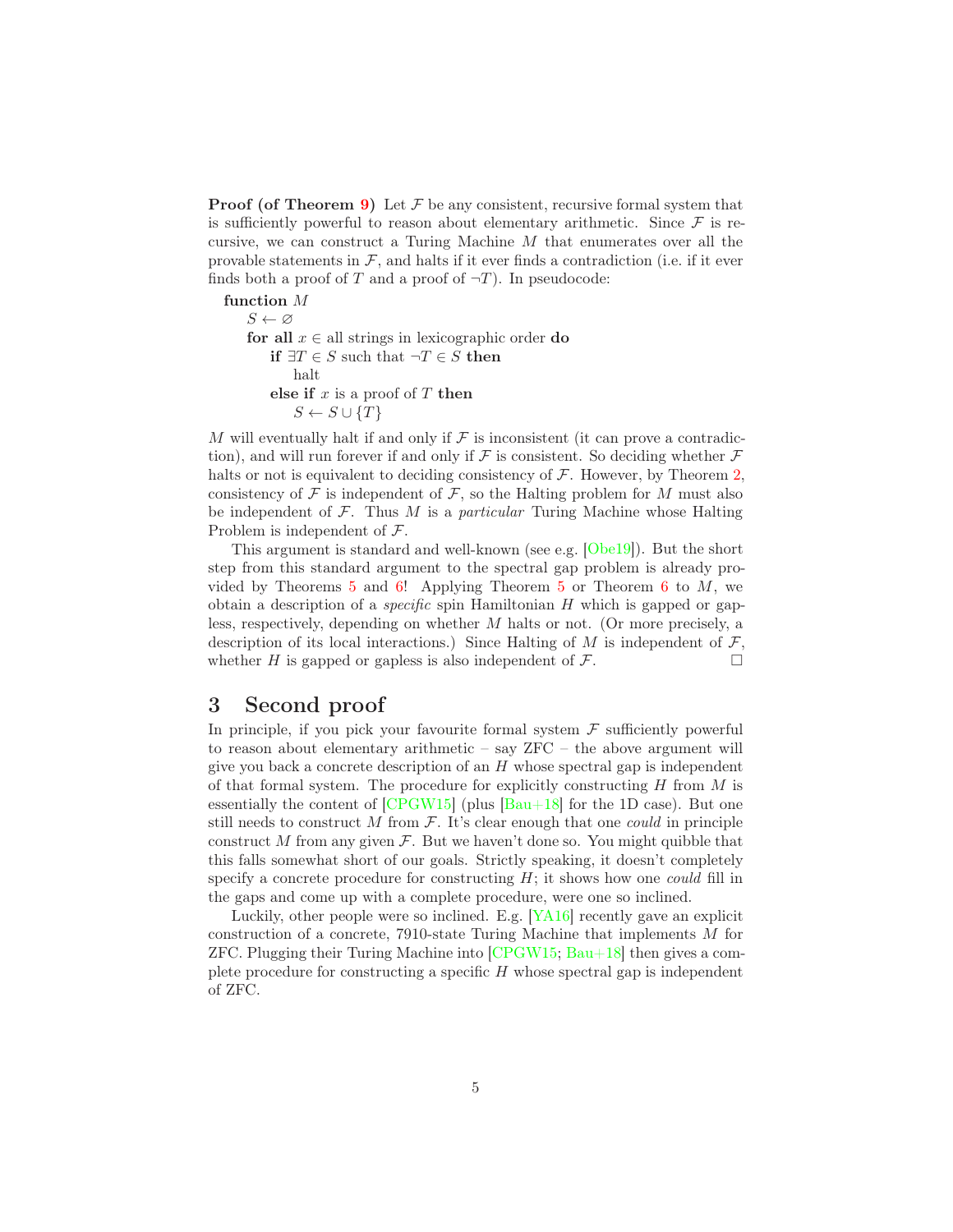# 4 Third proof

The above proof(s) rely on Gödel's Second Incompleteness Theorem to prove that Halting of a specific M is independent of  $\mathcal F$ . It's a perfectly servicable proof. But as proofs go, it's slightly unsatisfying. The self-referential structure that lies at the heart of all incompleteness proofs  $[Hof+79]$  isn't evident. It's there, but only indirectly, through bootstrapping off Gödel's original Incompleteness Theorems (whose proofs of course do have this self-referential structure).

Moreover, Gödel's Second Incompleteness Theorem follows from the First Incompleteness Theorem. But we already proved a First Spectral Gap Incompleteness Theorem in Corollary [7.](#page-2-2) Shouldn't there be some simpler, more elegant, direct argument? One that lifts the First Spectral Gap Incompleteness Theorem to the Second Spectral Gap Incompleteness Theorem, instead of resorting to Gödel's results?

Indeed there is! A delightful recent essay by Oberhoff [\[Obe19](#page-7-7)] explains how Gödel's First and Second Incompleteness Theorems can be proven directly from the connection between algorithms and formal systems that we just saw. In a similar spirit, both the First and Second Spectral Gap Incompleteness Theorems can be proven directly from the connection between spectral gaps and formal systems established by [\[Spe](#page-7-8); [CPGW15](#page-7-0)].

The proof has to go via Turing Machines as an intermediate step, only because the results of  $[CPGW15; Bau+18]$  $[CPGW15; Bau+18]$  $[CPGW15; Bau+18]$  are phrased in terms of Turing Machines and not formal systems. If you have the patience and energy (I don't!), you can redo the construction of [\[CPGW15,](#page-7-0) Section 4] to directly encode inference within a given formal system into the Hamiltonian. Instead of encoding inference into a Turing Machine, which is then encoded into a Hamiltonian. By [\[Tur36](#page-7-5)]'s results, we know these are all the same thing anyway.

I'll give the argument for the 1D case, as this is the stronger result. The argument for the 2D case is almost identical, just flipping the construction in the obvious place since the relationship between gapped/gapless and halting/nonhalting in the original 2D result is inverted compared to the 1D result.

For conveience, let's give names to the statements that  $H$  is gapped/gapless, formalised within F. As before, we'll denote formalisation within F by  $\langle \dots \rangle$ . Let  $G(H) = H$  is gapped» (G for "gapped") and  $C(H) = H$  is gapless» (C for "continuous spectrum"). Note that  $G(H) \neq \neg C(H)$ , because our strong definitions of gapped and gapless (Definitions [3](#page-1-1) and [4\)](#page-1-2) are not negations of each other; they deliberately exclude ambiguous intermediate cases, such as Hamiltonians with degenerate ground states. So we'll want to separately prove independence of both  $G(H)$  and  $C(H)$  from F. It is true that  $C(H) \Rightarrow \neg G(H)$  and  $G(H) \Rightarrow \neg C(H)$ , so a consistent theory cannot prove both  $G(H)$  and  $C(H)$ . But, for any given  $H$ , that would still leave the possibility that both are false for the H we construct, and that falsehood of both  $C(H)$  and  $G(H)$  is provable in  $F$ . We want to rule out this possibility, too.

**Proof (of Theorem [9\)](#page-3-3)** Let  $\mathcal F$  be any consistent, recursive formal system that is sufficiently powerful to reason about elementary arithmetic. Let  $M$  be a Turing Machine that takes as input a description of a translationally-invariant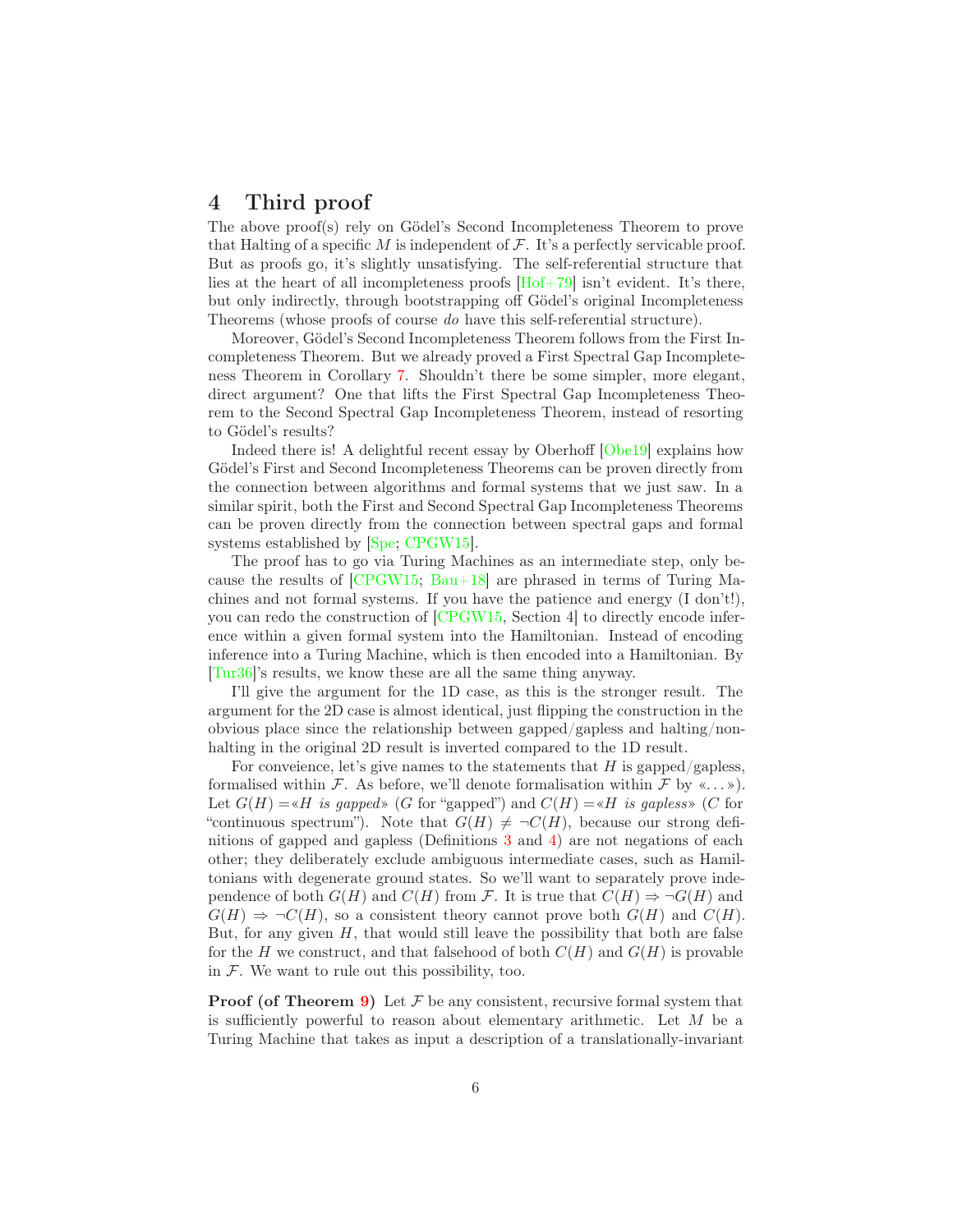spin-lattice Hamiltonian H, and enumerates over all possible proofs of  $\mathcal F$  until it finds a proof of  $G(H)$ . In pseudocode:

function  $M(H)$ 

for  $x \in$  all strings in lexicographic order do

if x proves  $G(H)$  then halt

Now, let  $H_M$  be the Hamiltonian obtained by applying Theorem [6](#page-2-1) to M and setting n in Theorem [6](#page-2-1) to the description of  $H_M$ . I claim that  $G(H_M)$  is independent of  $\mathcal{F}.\mathbf{1}$  $\mathcal{F}.\mathbf{1}$  $\mathcal{F}.\mathbf{1}$ 

Assume for contradiction that  $G(H_M) = H_M$  is gapped» is provable in F. Then  $M$  will eventually find a proof of this, and halt. By Theorem  $6$ , if  $M$  halts then  $H_M$  is gapless. So far, we've just shown that  $\mathcal F$  necessarily tells lies about some spectral gaps. Just because it lies, doesn't mean that it's inconsistent!

However, following [\[Obe19\]](#page-7-7), once you strip away the window-dressing the entire proof of Theorem [6](#page-2-1) in  $[CPGW15; Bau+18]$  $[CPGW15; Bau+18]$  involves nothing more than elementary arithmetic and first-order logic,<sup>[2](#page-6-1)</sup> hence can be formalised within  $\mathcal{F}$ . Since Theorem [6](#page-2-1) proves that  $H_M$  is gapless iff M runs forever, this, together with the sequence of computational steps that led to  $M$  halting, constitutes a proof within F of  $C(H_M)$ . But we already saw that  $C(H_M) \Rightarrow \neg G(H_M)$ , so this contradicts consistency of F.

Now assume for contradiction that  $\neg G(H_M) = H_M$  is not gapped» is provable in  $\mathcal F$ . Since we're assuming  $\mathcal F$  is consistent, this implies M will never find a proof of  $G(H_M)$ , so will never halt, Theorem [6](#page-2-1) tells us that if M doesn't halt, then  $H_M$  is gapped, this gives us a proof formalisable within  $\mathcal F$  of  $G(H_M)$ , and we again have a contradiction.

Exactly the same argument goes through, mutatis mutandis, for  $C(H_M)$ . Thus both  $G(H_M)$  and  $C_H(M)$  are independent of F, as claimed.

If you haven't seen this type of thing before, you may be worried that there's an issue here. The description of  $H_M$  depends on n, which in turn depends on the description of  $H_M$ . Doesn't this mean  $H_M$  not well-defined? On the other hand, if you know too much computability theory, you may think we need to appeal here to Kleene's second recursion theorem  $Kle+52$ .

But this is no more of an issue than constructing a Turing Machine B that, when fed the description of a Turing Machine  $A$  as input, searches for proofs that the Turing Machine A halts on input A (as e.g. in  $[Obe19, Lemma 1]$ ). This is obviously fine, as  $B$  is given the string  $A$  as input, and is free to interpret it both as a description of a Turing Machine  $A$ , and as a string  $A$  to be input to that Turing Machine. If this still worries you for some reason, we could always have  $B$  duplicate its input string  $A$  as a first step, and use one copy as the description of a Turing Machine, the other as the input to that machine.

The Hamiltonian case is very similar.  $M$  should take as input a string describing  $H(n)$  with n a free parameter, or "placeholder", and have M interpret

<span id="page-6-1"></span><span id="page-6-0"></span><sup>&</sup>lt;sup>1</sup>See where the self-referentiality is coming in?

<sup>2</sup>The only reason we followed the standard mathematical convention of not reducing the whole proof down to Peano's axioms and first order logic was to keep the already-large page count of [\[CPGW15\]](#page-7-0) down a bit. Quite a bit. In the British English sense of "quite".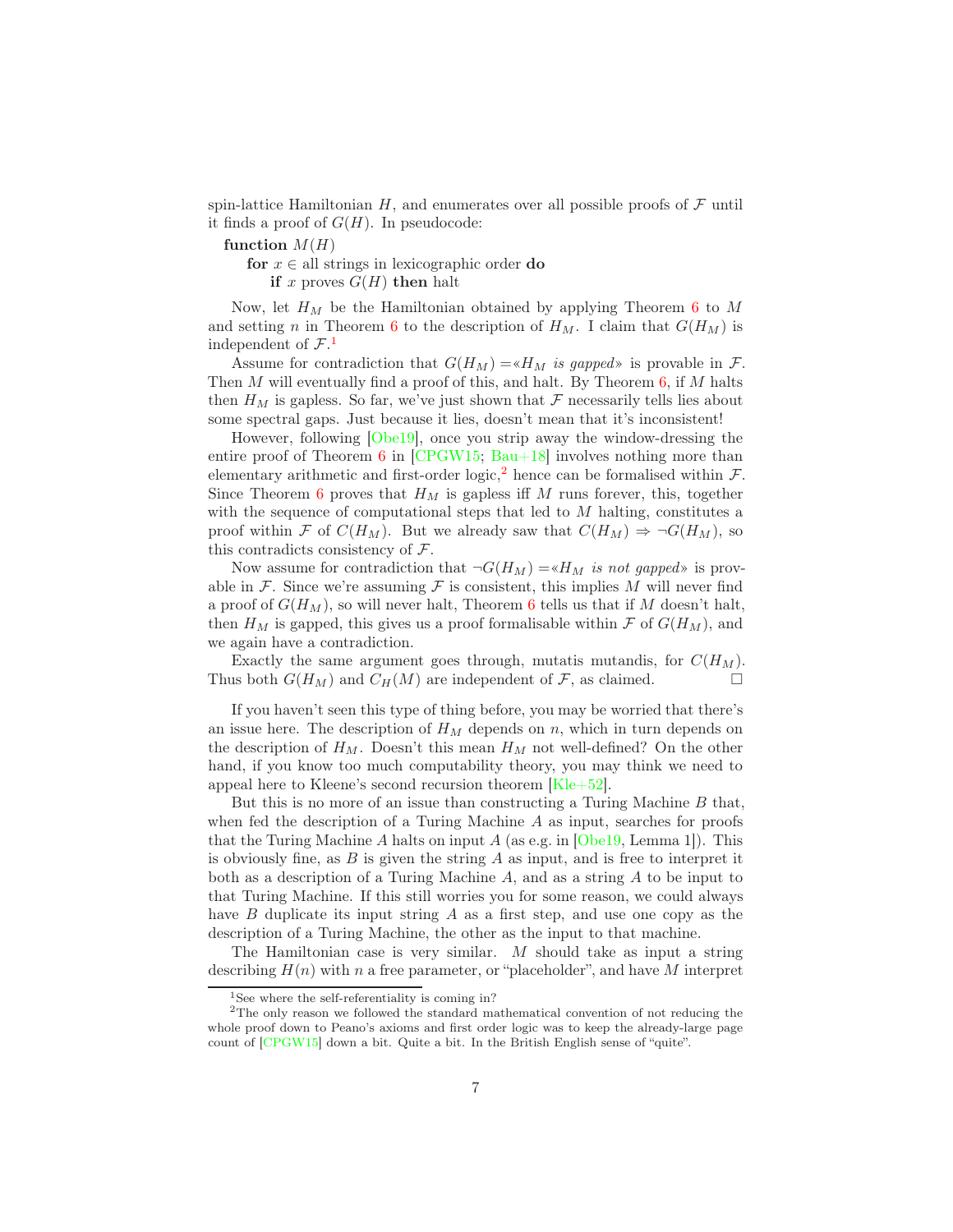this input string both as a description of  $H(n)$  and as the value of n. By now you're probably not worried. But just in case you're of a particularly nervous disposition, we could always have  $M$  duplicate its input string as a first step, and use one copy as the description of  $H(n)$ , the other as the value of n.

This direct third proof is barely longer than the first one (upon which the second one builds), even though we've proven it directly as a stand-alone result, rather than reaching for the sledgehammer of Gödel's Second Incompleteness Theorem.[1](#page-7-10) It also makes the self-referential structure of the proof evident: essentially, the proof constructs a Hamiltonians which can answer questions about spectral gaps through its spectral properties, then asks this Hamiltonian about its own spectral gap.

### <span id="page-7-4"></span>References

<span id="page-7-9"></span><span id="page-7-7"></span><span id="page-7-6"></span><span id="page-7-1"></span><span id="page-7-0"></span>

| $[Bau+18]$                     | Johannes Bausch et al. "Undecidability of the Spectral Gap in One<br>Dimension". In: (2018). arXiv: 1810.01858 [quant-ph].                                                       |
|--------------------------------|----------------------------------------------------------------------------------------------------------------------------------------------------------------------------------|
| [CPGW15]                       | T. S. Cubitt, D. Perez-Garcia, and M. M. Wolf. "Undecidability of<br>the spectral gap". In: $(2015)$ . arXiv: 1502.04573 [quant-ph].                                             |
| $[G\ddot{o}d31]$               | K. Gödel. "Über formal unentscheidbare Sätze der Principia Math-<br>ematica und verwandter Systeme, I." In: Monatshefte Mathematik<br>und Physik (1931), pp. 173–198.            |
| $[Hof+79]$                     | Douglas R Hofstadter et al. Gödel, Escher, Bach: an eternal golden<br>braid. Basic books New York, 1979.                                                                         |
| $[Kle+52]$                     | Stephen Cole Kleene et al. <i>Introduction to metamathematics</i> . Vol. 483.<br>van Nostrand New York, 1952.                                                                    |
| [Obe19]                        | Sebastian Oberhoff. Incompleteness Ex Machina. 2019. arXiv: 1909.04569 [cs.L0].                                                                                                  |
| [Ric53]                        | Henry Gordon Rice. "Classes of recursively enumerable sets and<br>their decision problems". In: Transactions of the American Mathe-<br>matical Society 74.2 (1953), pp. 358–366. |
| [Ros36]                        | Barkley Rosser. "Extensions of some theorems of Gödel and Church".<br>In: The journal of symbolic logic $1.3$ (1936), pp. 87–91.                                                 |
| [Spe]                          | "Undecidability of the spectral gap". In: Nature $528.7581$ (2015),<br>pp. 207-211.                                                                                              |
| $\lbrack \text{Tur}36 \rbrack$ | A. Turing. "On computable numbers, with an application to the<br>Entscheidungsproblem". In: Proc. London Math. Soc. 2nd ser. 42<br>(1936).                                       |
|                                |                                                                                                                                                                                  |

<span id="page-7-10"></span><span id="page-7-8"></span><span id="page-7-5"></span><span id="page-7-3"></span><span id="page-7-2"></span><sup>1</sup>Indeed, we've independently proven a theorem that's  $better^2$  than Gödel's original: we've proven that there are specific statements of interest to physicists – about spectral gaps, no less! – that are independent of whatever formal system floats yout boat.

<sup>2</sup>Unless you consider consistency of ZFC and statements about the logical structure of all mathematics to be more interesting than spectral gaps. But that highly unlikely possibility scarcely seems worth addressing.